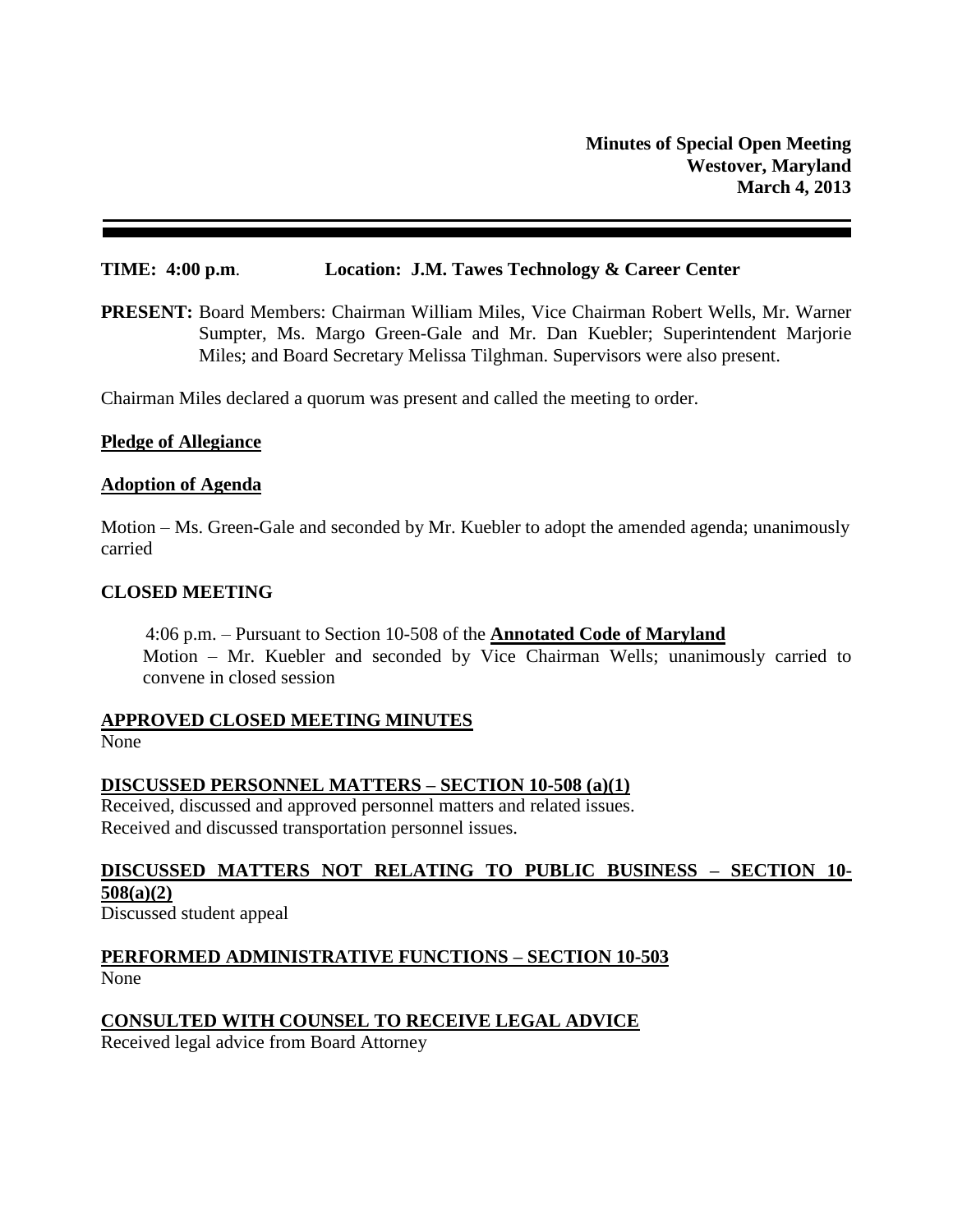**PRESENT:** Board Members: Chairman Miles, Vice Chairman Wells, Mr. Sumpter, Ms. Green-Gale and Mr. Kuebler; Superintendent Miles and Board Secretary Tilghman; Ms. Nancy Smoker was also present.

### **Reconvened in Open Special Session at 6:05 p.m.**

#### **NEW BUSINESS**

### **Curriculum & Instruction**

# **Student Achievement – Student Textbooks**

Mr. Elebash reported that due to the new upcoming Common Core curriculum change, a decision was made that the purchase of additional textbook series aligned to the current curriculum would be postponed until the new textbook series are available. Teachers have been developing their own lesson plans and textbooks have not been needed.

#### **Facilities and Transportation**

#### **Bus Substitute Training Approval**

Motion – Mr. Kuebler and seconded by Mr. Sumpter to approve Mr. Jefferson's bus substitute driver training request of the following individuals: Jonathan East, John Conner, Geomar Handy Curtis Hartman, and Antuan Torney; motion carried unanimously. In addition, bus substitute applications will be added to the website.

#### **Capital Improvement Plan – Administrative Close-out for WAHS Renovation**

Mr. Jefferson asked to rescind his request for the Board's approval of the Administrative Close-Out Renovation for Washington Academy & High School. Mr. Jefferson will bring this matter back before the Board upon the completion of the State's Department of General Services review.

#### **Portable Audio and devices**

Mr. Jefferson presented details and the cost to purchase a portable audio system. Mr. Kuebler suggested that Mr. Jefferson go with the least expensive corded microphone.

#### **SCPS Accreditation Update**

Dr. Miles provided the Board with an update on the SCPS Accreditation status. The application has been completed and both the application and \$500 application fee have been submitted.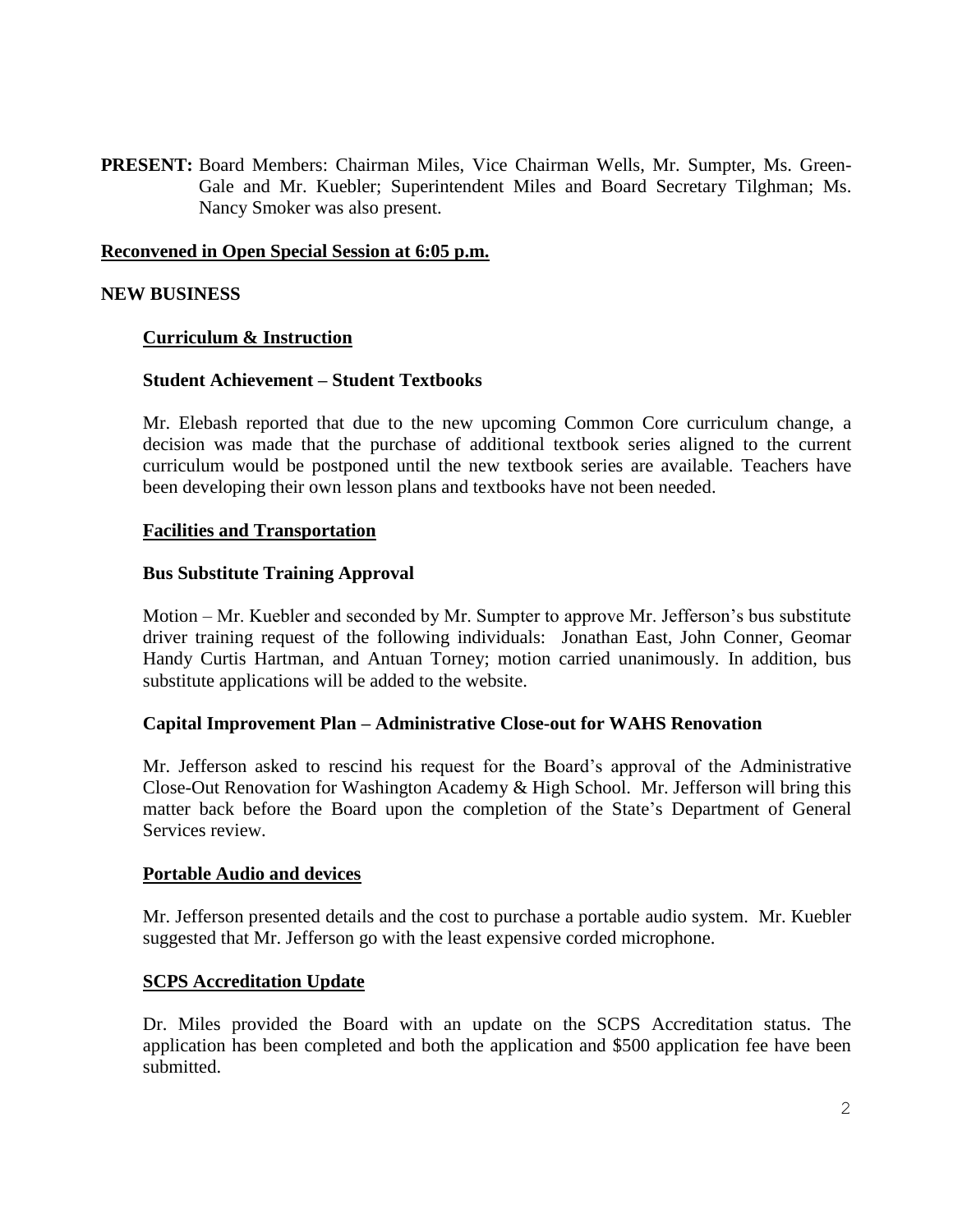# **Human Resources Report**

# **New Hire, Retires and Resignations**

Motion – Mr. Sumpter and seconded by Mr. Kuebler to approve Ms. Beth Whitelock's Human Resources report; unanimously carried.

# **Policy #700-57, Social Media**

Mr. Lawson presented revised policy #700-57, Social Media for the Board's review. Mr. Kuebler requested that all draft policies be posted to the website for the public's review.

# **Budget Update**

Ms. Smoker provided the Board with an update on the budget. She informed them that Mr. Blye and Ms. Rounds have done research within other counties and found that the e-finance system set-up has a glitch in it. These glitches are being corrected. The Board has been informed that there has been a spending freeze put on the budget, a process that has been practiced over the past ten years to allow the finance department time to balance the end of year budget. Some of the reasons associated with the budget shortfall are cost relating to health insurance, substitutes, Special Education needs, equipment costs, and food service expenses.

## **Budget Calendar (Revised)**

Ms. Smoker informed the Board that the revised budget calendar has been posted to the SCPS website.

## **Substitutes**

The Board requested a report on the attendance incentive provided to staff that use less than five sick or personal leave days.

## **Approval of Minutes**

Motion – Mr. Kuebler and seconded by Mr. Sumpter to approve the revised minutes of February 6, 2013 and February 19, 2013; motion carried unanimously.

## **Superintendent and Board Member Comments**

The Board members thanked the community for attending and congratulated the Teacher of the Year candidates.